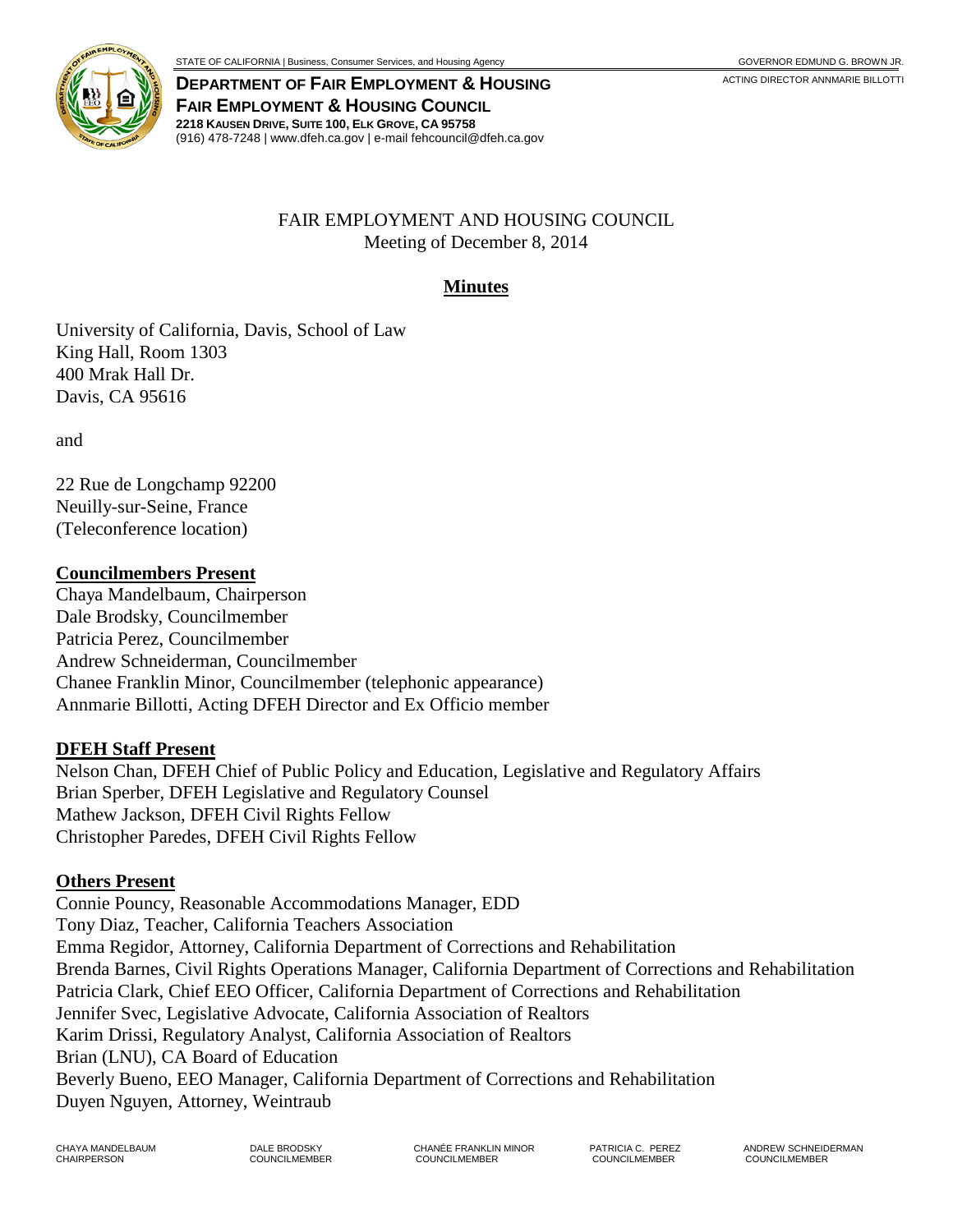Noah Lebowitz, Attorney, California Employment Lawyers Association Andrew Diaz, Manager, California Highway Patrol Jeremy Squires, Sergeant, California Highway Patrol Theresa Melendez, Associate Governmental Program Analyst, California Highway Patrol Aimee Steele, Attorney, AC Transit Pamela Price, Attorney, Law Offices of Pamela Y. Price Jason Gabhart, CA Government Affairs Advisor, Society for Human Resource Management Joan Herrington, Sole Practitioner

## **I. Call to Order and Roll Call**

Chair Mandelbaum called the meeting to order at 10:22 a.m. and DFEH Civil Rights fellow, Mathew Jackson, conducted roll call.

## **II. Welcome and Introduction of Guests**

Chair Mandelbaum introduced guest speaker Kevin R. Johnson, Dean, Mabie-Apallas Professor of Public Interest Law, and Professor of Chicana/o Studies, University of California, Davis, School of Law. Dean Johnson welcomed the Council to campus and expressed his appreciation for the partnership between the DFEH and the law school.

Chair Mandelbaum acknowledged guest speaker Claudia Cappio, Director, State Department of Housing and Community Development and former Executive Director, California Housing Finance Agency.

### **III. Review of the Agenda**

Chair Mandelbaum reviewed the proposed [Agenda.](http://www.dfeh.ca.gov/res/docs/Council/12-8-14%20Meeting/Notice%20and%20Agenda%2012-8-14.pdf)

### **IV. Review of the Minutes**

Chair Mandelbaum reviewed the minutes of the October 6, 2014 meeting, and the Council moved, seconded, and approved the minutes.

[Attachment A: Minutes from October 6, 2014 Meeting of the Fair Employment and Housing Council](http://www.dfeh.ca.gov/res/docs/Council/12-8-14%20Meeting/Attachment%20A%20%20FEHC%20Minutes%20October%2006%202014.pdf)

### **V. Councilmembers' Reports**

Councilmember Franklin Minor provided a report regarding her studies in France.

### **VI. Department of Fair Employment and Housing Report**

### A. DFEH Update

Acting Director Billotti discussed matters currently being handled by the Department, including a settlement against retailer Winco Foods in a DFEH workplace disability discrimination class action, the collection of claims against the LSAC, and multiple systemic investigations.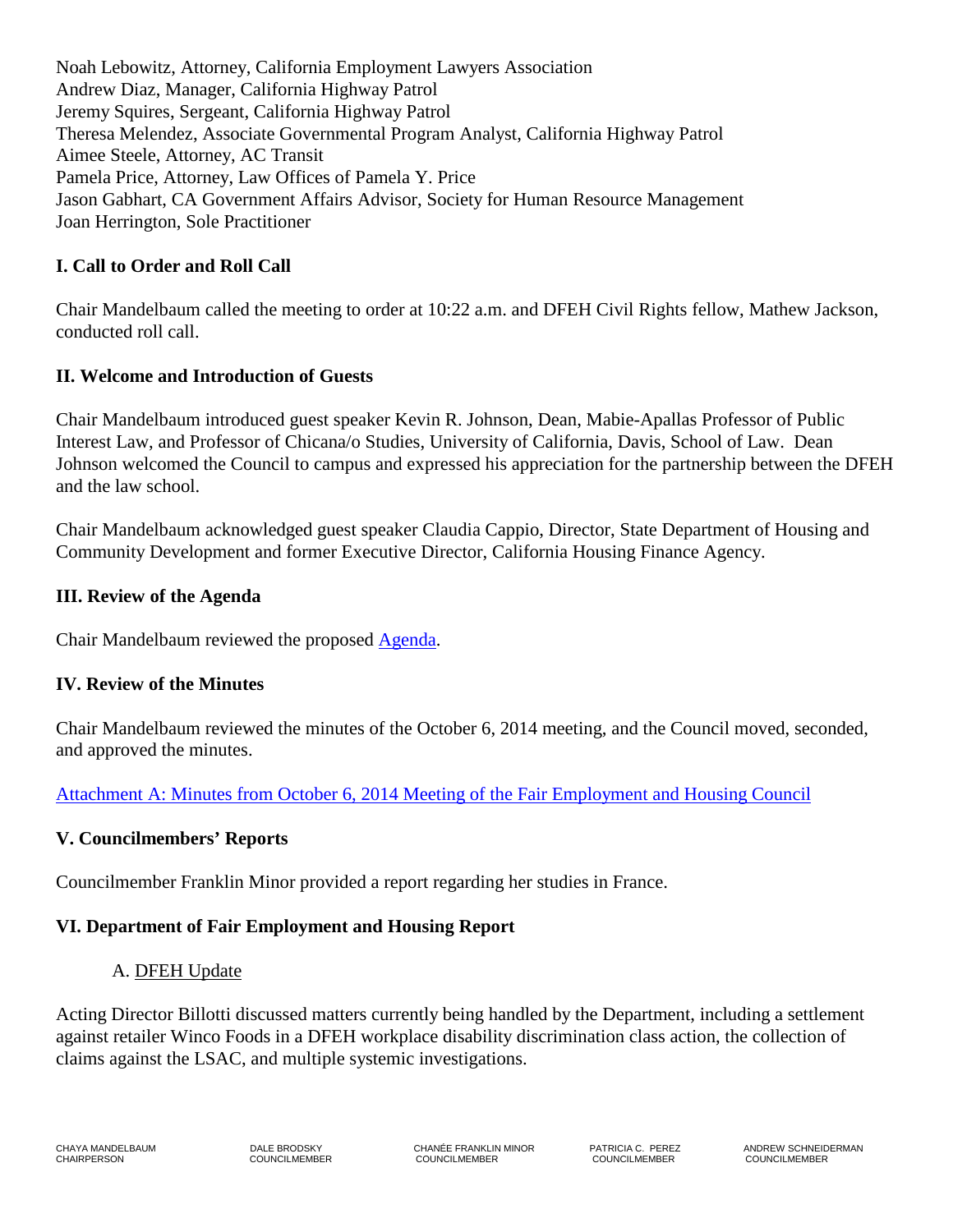## B. Legislative Update

Acting Director Billotti reported on pending legislation, including AB 52 and AB 54, which each seek to amend the California Disabled Persons Act.

# **VII. Report of the Education and Outreach Subcommittee**

Chair Mandelbaum and Councilmember Perez reported on the progress of the Education and Outreach Subcommittee. Chair Mandelbaum reported on a recent panel at a conference hosted by the California Hospital Association where he spoke about the Council's proposed amendments to the California Family Rights Act (CFRA) regulations, and reported his upcoming appearance on a public radio program, Your Legal Rights, to further address proposed amendments to the CFRA regulations.

# **VIII. Conflict of Interest Code Regulation**

[Attachment B: Fair Employment and Housing Council Conflict of Interest Code Regulation \(FPPC Draft\)](http://www.dfeh.ca.gov/res/docs/Council/12-8-14%20Meeting/Attachment%20B%20%20Conflict%20of%20Interest%20Code%20Regulation%20(FPPC%20draft).pdf) 

A. Discussion

Acting Director Billotti introduced the draft prepared by the Fair Political Practices Commission (FPPC) and recommended repealing the existing regulation and renumbering the new regulation so that it was relocated to the Administration subchapter of the regulations.

B. Public Comment

None.

C. Action by Council

The Council moved, seconded, and passed on a unanimous roll-call vote a motion to adopt the Fair Employment and Housing Council Conflict of Interest Code Regulation.

# **IX. Guest Speaker**

Claudia Cappio, Director, State Department of Housing and Community Development; former Executive Director, California Housing Finance Agency, addressed the present state of housing in California and the intersection between the roles of the Department of Housing and Community Development and the DFEH.

# **X. Report of the Housing Regulations Subcommittee**

Councilmembers Schneiderman and Franklin Minor reported on the progress of the Housing Regulations Subcommittee. Draft language is nearly complete and will likely be introduced to the full Council at the January meeting.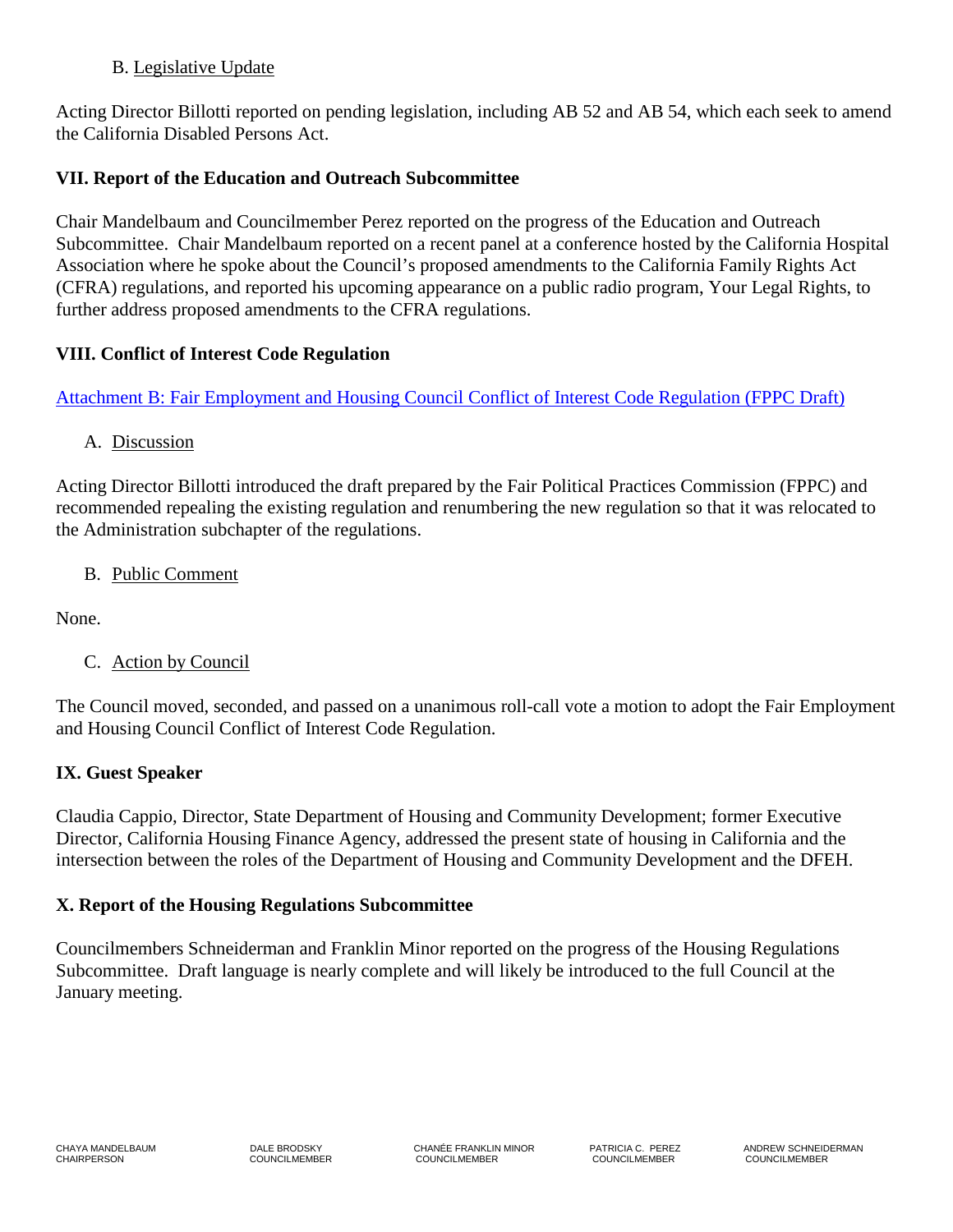# **XI. Further Modifications to Text of Proposed Amendments to the California Family Rights Act Regulations**

[Attachment F: Further Modifications to Text of Proposed Amendments to the California Family Rights Act](http://www.dfeh.ca.gov/res/docs/Council/12-8-14%20Meeting/Attachment%20F%20%20%20Further%20Modifications%20to%20Text%20of%20Proposed%20Amendments%20to%20CFRA%20Regulations%20(draft).pdf)  [Regulations \(Draft\)](http://www.dfeh.ca.gov/res/docs/Council/12-8-14%20Meeting/Attachment%20F%20%20%20Further%20Modifications%20to%20Text%20of%20Proposed%20Amendments%20to%20CFRA%20Regulations%20(draft).pdf)

## A. Discussion

Chair Mandelbaum and Councilmember Brodsky reviewed all post-15-day comment revisions.

Councilmember Schneiderman proposed further modifications to the text.

Acting Director Billotti proposed modifications to the text to correct a typographical error.

# B. Public Comment

The Council heard public comment on the proposed amendments to the CFRA regulations from Noah Lebowitz, Attorney, California Employment Lawyers Association.

## **Lunch Break**

The Council adjourned for lunch at 12:14 p.m. and reconvened at 1:29 p.m.

## C. Action by Council

The Council moved, seconded, and on a roll-call vote of 3-2 denied a motion to amend the Further Modifications to Text of Proposed Amendments to the CFRA Regulations, which Councilmember Schneiderman proposed.

The Council moved, seconded, and passed on a unanimous roll-call vote a motion to adopt the Further Modifications to Text of Proposed Amendments to the CFRA Regulations, as modified at the meeting.

## **XII. Public Hearing: Adopted Proposed Amendments to the Fair Employment and Housing Act Regulations**

[Attachment C: Notice of Proposed Rulemaking](http://www.dfeh.ca.gov/res/docs/Council/12-8-14%20Meeting/Attachment%20%20C%20%20Notice%20of%20Proposed%20Amendments%20to%20Fair%20Employment%20and%20Housing%20Act%20Regulations.pdf) [Attachment D: Initial Statement of Reasons](http://www.dfeh.ca.gov/res/docs/Council/12-8-14%20Meeting/Attachment%20D%20%20%20Initial%20Statement%20of%20Reasons%20for%20Proposed%20Amendments%20to%20Fair%20Employment%20and%20Housing%20Act%20Regulations.pdf) [Attachment E: Text of Proposed Amendments to the Fair Employment and Housing Act Regulations](http://www.dfeh.ca.gov/res/docs/Council/12-8-14%20Meeting/Attachment%20E%20%20Text%20of%20Proposed%20Amendments%20to%20Fair%20Employment%20and%20Housing%20Act%20Regulations.pdf)

### A. Introduction

Chair Mandelbaum introduced the Council's Proposed Amendments to the Fair Employment and Housing Act Regulations (FEHA) and invited public comment.

### B. Public Comment

The Council heard public comment on the proposed FEHA regulations from the following persons: